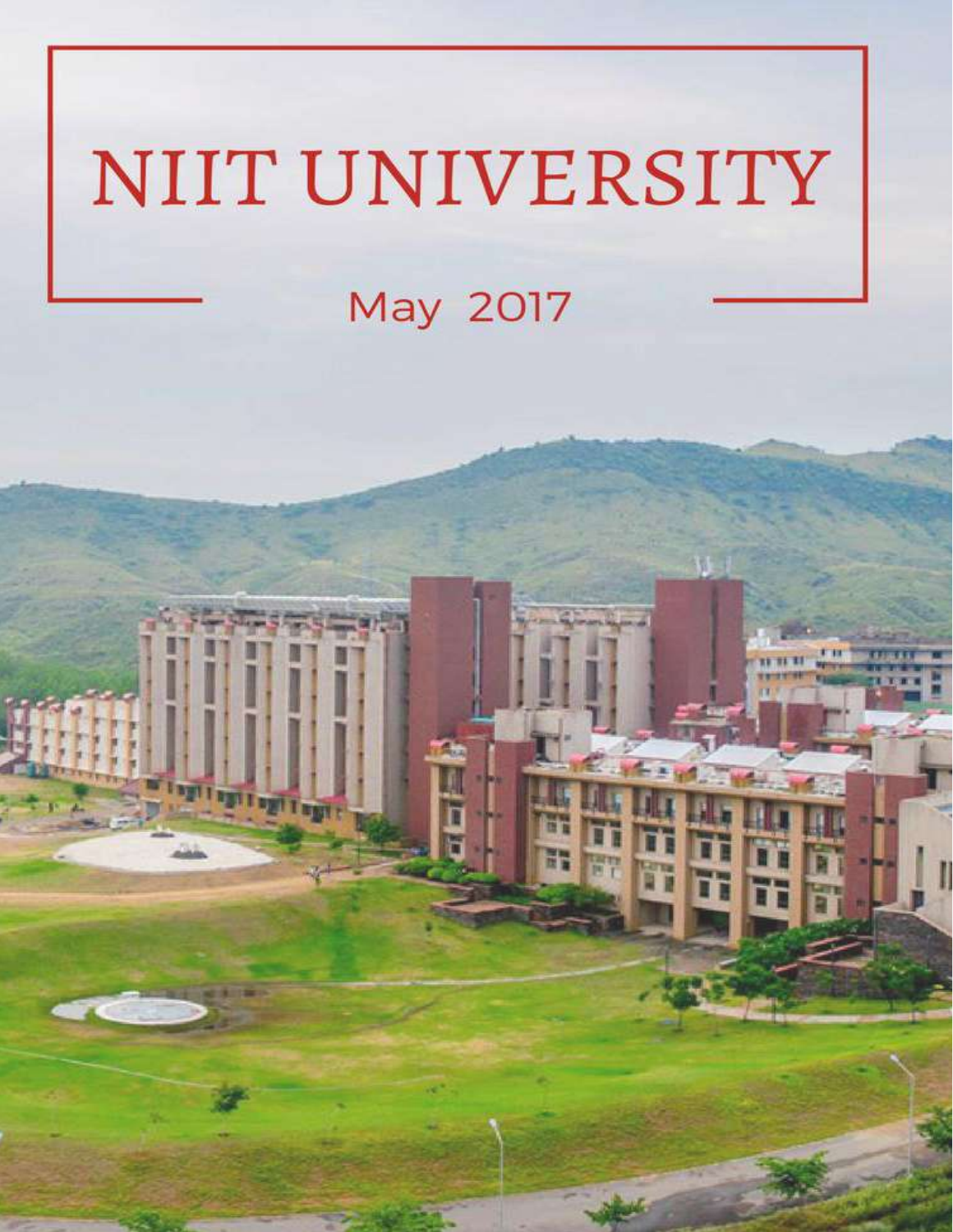# **CONTENTS**

# **From the Editor's Desk**

# **Campus News**

- **Indonesian Delegation Visit**
- Summer Entrepreneurship and Innovation Program at The Greehey School of **Business, USA**
- **Networking Training**
- **Sessions with First Batch of Bank Of Maharashtra – PGDBF**
- **Day-Night Cage Cricket Tournament**
- **TALF Speaking Tree Sessions**
- **Visit of Eminent Professors in Computer Science**
- **Google Summer of Code (2017)Finalists**
- **Eminent Personality- Mr. Ramesh Loganathan**
- **Grand Finale- NanoEL PL**
- **AIESEC in NU**

# **Nature Talk**

**Indian Wild Ass**

# **Student Editorial Special**

**Let Us Draw and Paint It All Real**

# **Expressions**

**Painting by Chahat Suri**

## **Achievements**

- **AT- Lead provides seed capital**
- **NU Student receives Forthcoming Learner Certificate**
- **Selection to IIT Gandhinagar's Summer Course**
- **NU Students @ National Conference in Galgotias University**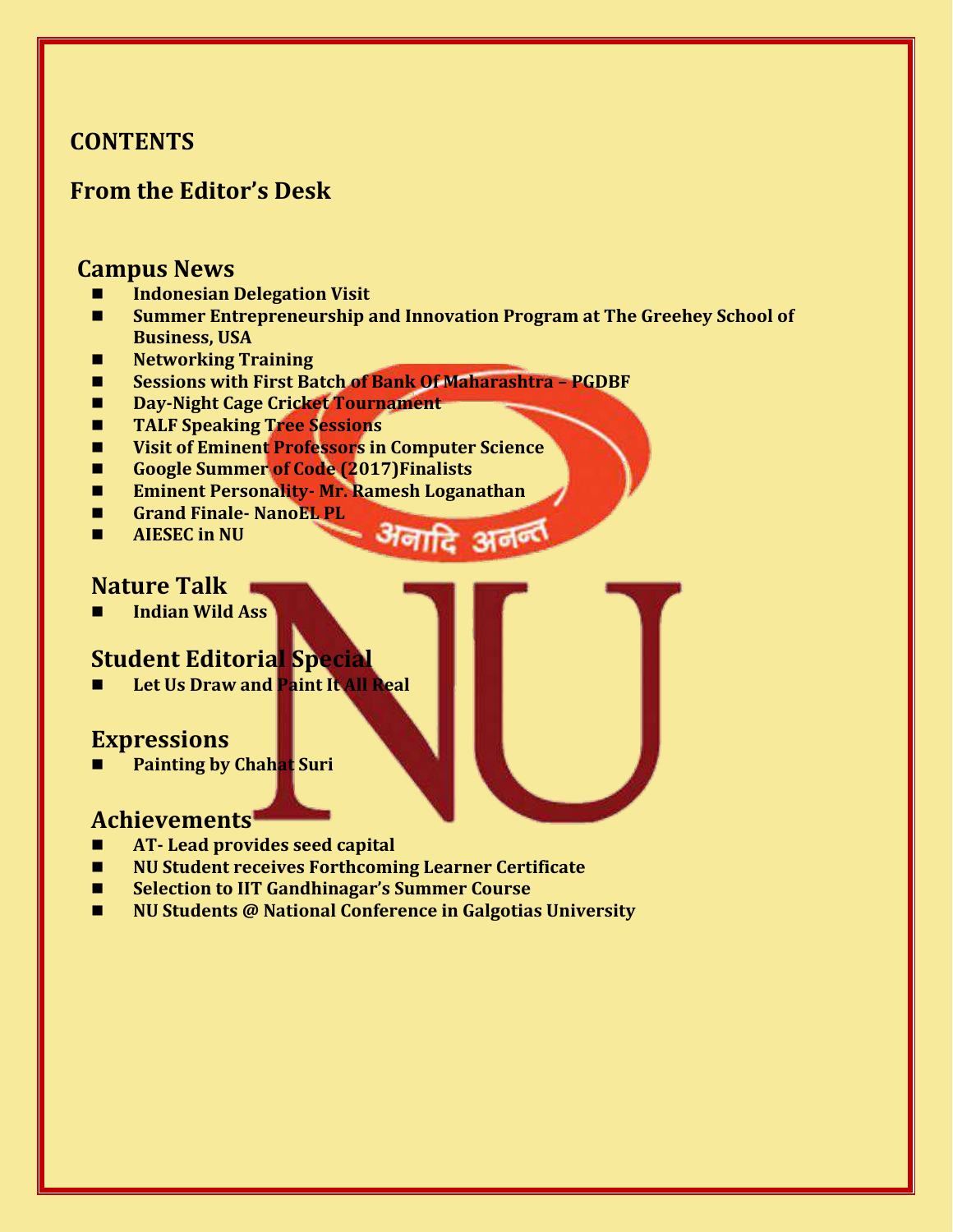# **From the Editor's Desk**

#### **Dear Readers,**

We welcome you to yet another issue of NU Newsletter. With this May 2017 issue, we have attempted to introduce a slight change in the format and design of the monthly newsletter. Our Compiling Team has worked on this and made this document a little bit more artful with some introduction of colour and design. We hope it appeals to our readers. A few words of feedback would be helpful.

A lot of activity has taken place in the campus in the last month and our student correspondents diligently compiled them all.

The world is continuously moving ahead, and we must keep pace with it. We strive to prepare our students such that they can face the new demands of the science world and emerge trendsetters in everything they do. Hence, while the students were gearing up for their Comprehensive exams, they were also working towards attaining more experience and more exposure to the outside world. Read about our young achievers in the newsletter.

The NU NL team hopes that its readers like the contents of this newsletter. We eagerly look forward to your suggestions and feedback so do let us know your views on this edition.

Happy Reading!!

**Warm regards,**

**Anshima P Srivastav Editor In-Charge, NU Newsletter [Anshima.Srivastava@niituniversity.in](mailto:Anshima.Srivastava@niituniversity.in)**

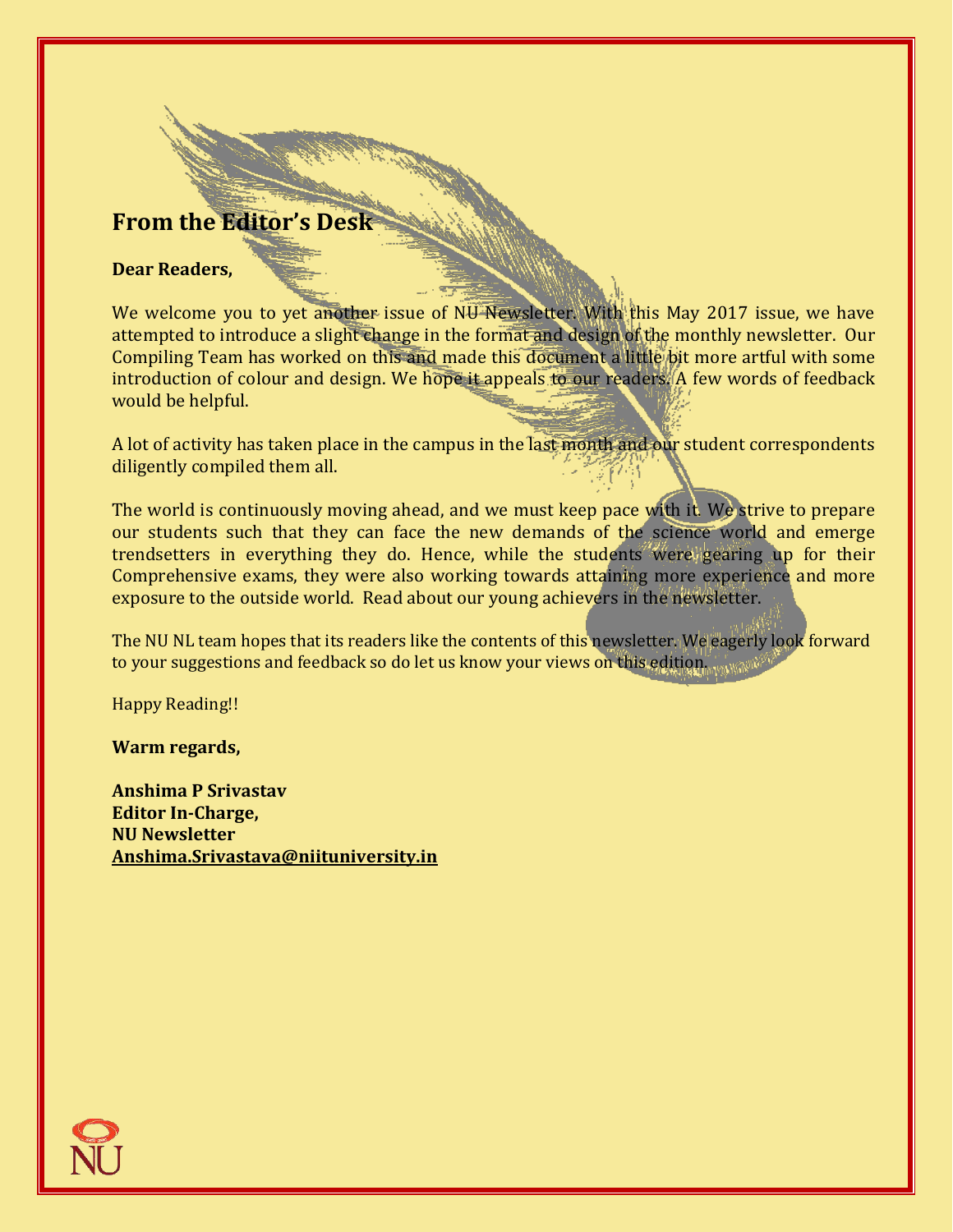# **CAMPUS NEWS**



## **Indonesian Delegation Visit**

'*Atithi devo bhavah'.* NIIT University has been a true follower of same. Flipping the chapters of history, you would find we have been the best in terms of hospitality and this is the reason, people and delegation from all sections of the society visit the university.

On 16th March, 2017, a five-member delegation, from University of Indonesia, visited NU, accompanied by Mr. Pravesh Kumar Verma and Mr. Amrish of NIIT, Indonesia. The sole purpose of such visits is to have an open door policy towards both, the up gradation of the university in terms of technology as well as students' development.

During their visit, the members interacted with Prof. Parimal Mandke and Prof. Sunil Khanna, Vice President, NU and took a campus tour with them. Leaving their footprints for us, they also planted trees before leaving the campus.

#### **Summer Entrepreneurship and Innovation Program at The Greehey School of Business, USA**

Taking its name across seven seas, NU has been one of the most reputed names in its domain that is engaged in sending students abroad for their further development. Ascertaining this is the announcement made by **Dr. Tanuja Singh**, Dean - Greehey School of Business. In order to see the young minds getting their entrepreneurial skills developed at a pace, she offered a month's internship to students at The Greehey School of Business, St. Mary's University, USA. An excellent opportunity for the students, the internship is going to have the best of its pace in terms of ameliorating the skills in entrepreneurship and innovation with an onus on the thinking development, for the students.

#### **Training in Networking**

NIIT University has been organizing much interesting and fruitful training sessions. Only recently planned, the university has decided to undertake a specialized training in Networking to give its students a strong hand on network and its significance. Though the training has been in its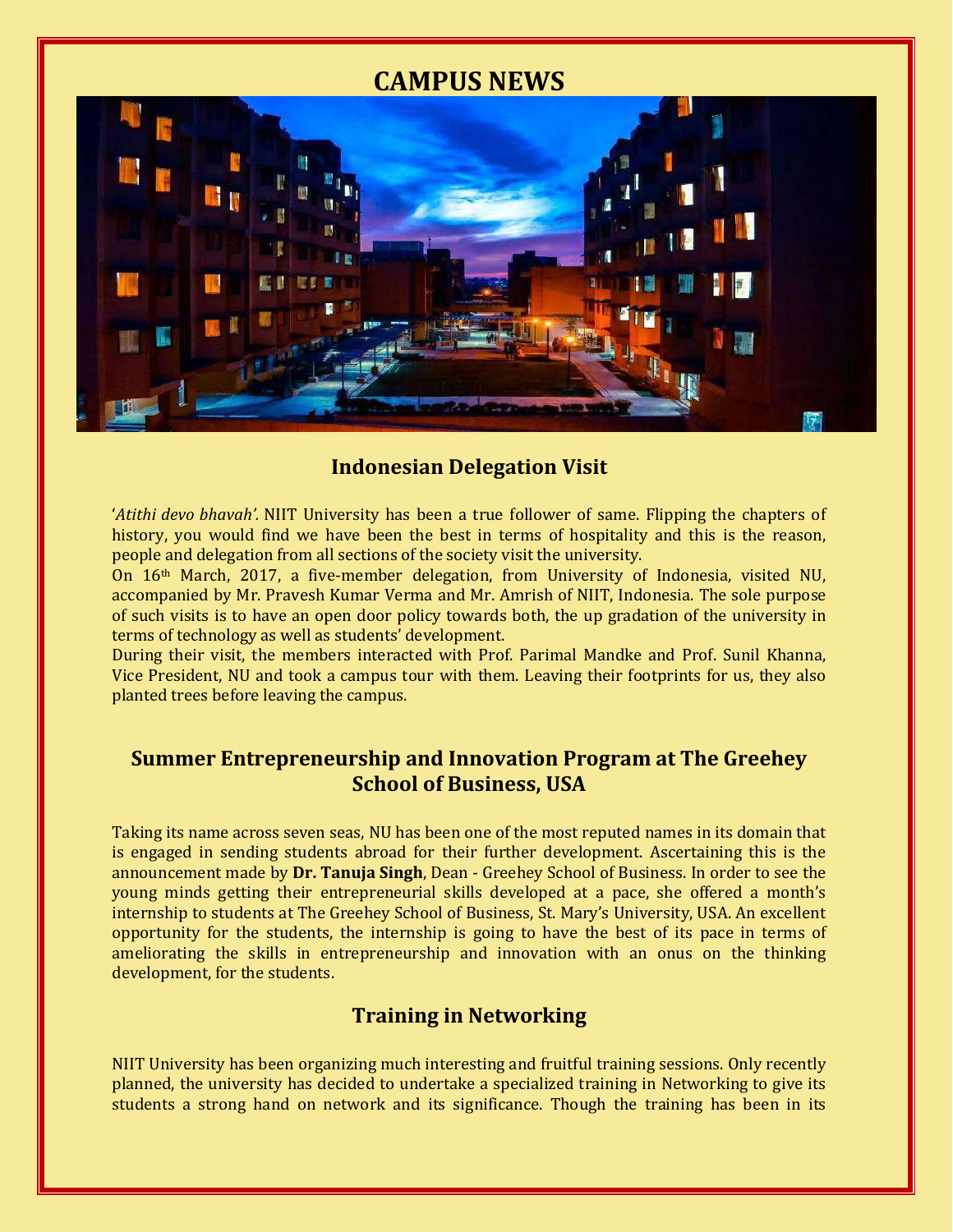progressive phase, but the acceptance level is worth sharing. Designed to give an exposure towards advance networks, the training is proposed for a session in every quarter. After the first one in the month of April, the next is soon to come and **Mr. Amrit Garg**, a certified Networking and IT Security professional is all set to provide another conducive session on the same.

#### **Sessions with First Batch of Bank of Maharashtra – PGDBF**

NIIT University added another feather to its cap when it welcomed the pioneer batch of **Bank of Maharashtra** for a **Post Graduate Diploma in Banking and Finance (PGDBF)** programme. Not only as a customary practice, but to ensure that the students are aware about the Nature's Ambience, the whole batch was taken to Astachal, where they interacted with **Air Cmde Kamal Singh** on 5th April, 2017 and learnt some vital lessons of life while enjoying the scenic beauty to adore upon, here at NU.

#### **Day-Night Cage Cricket Tournament**

Cricket has been a reason of this country's sports name and fame, we all know this!! Here at NU, we have been trying to do some innovations in sports as well. Following the same, though it is an old practice, a day-night Cage Cricket Tournament was organized at NU from  $13<sup>th</sup>$  – 14th April, 2017. Following the craze for the sports, innumerable students took part as audience and there was a significant support in terms of players as well. Keeping the trend, more such events are planned and hoped to be organized successfully.

## **TALF Speaking Tree Sessions**

Air Cmde Kamal Singh has been like a guiding beacon for the students in the university. He has been keenly interested in ensuring that his students become more and more credible and see a better version of themselves every time they look in the 'mirror of life'. Keeping the pace with time, two TALF Sessions were organized by him on 9<sup>th</sup> and 16<sup>th</sup> April, 2017 respectively. Topics pertaining to general personality development, Finding Happiness in Small Moments of Life and Connect With the Nature, were amongst the prime to get the place on dais.

#### **Visit of Eminent Professors in Computer Science**

Development is the only key to success, and we at NU are strong believers of this. In order to have a 360° augmentation of the university, a three member committee was invited by the university authorities to evaluate it from all respects. The committee comprised (**Prof. Dheeraj Sanghi**, Dean, IIIT Delhi, **Prof. P J Narayanan**, Director, IIIT Hyderabad and **Prof. R K Mittal**, VC, K R Mangalam University), all learned members of the computer science fraternity.

The visit was organized on 9<sup>th</sup> and 10<sup>th</sup> May, 2017, and the committee visited all nooks and corners of the university comprising labs, classrooms, lecture theaters, student's development centers amongst others. In order to understand the real view of the students, the committee had a direct chat with some of the students and took their viewpoints in the key development criterion. Not limited to this, but the interaction also enabled their trust in the university's curriculum, when they understood the level of ongoing projects/researches and ideas by the students.

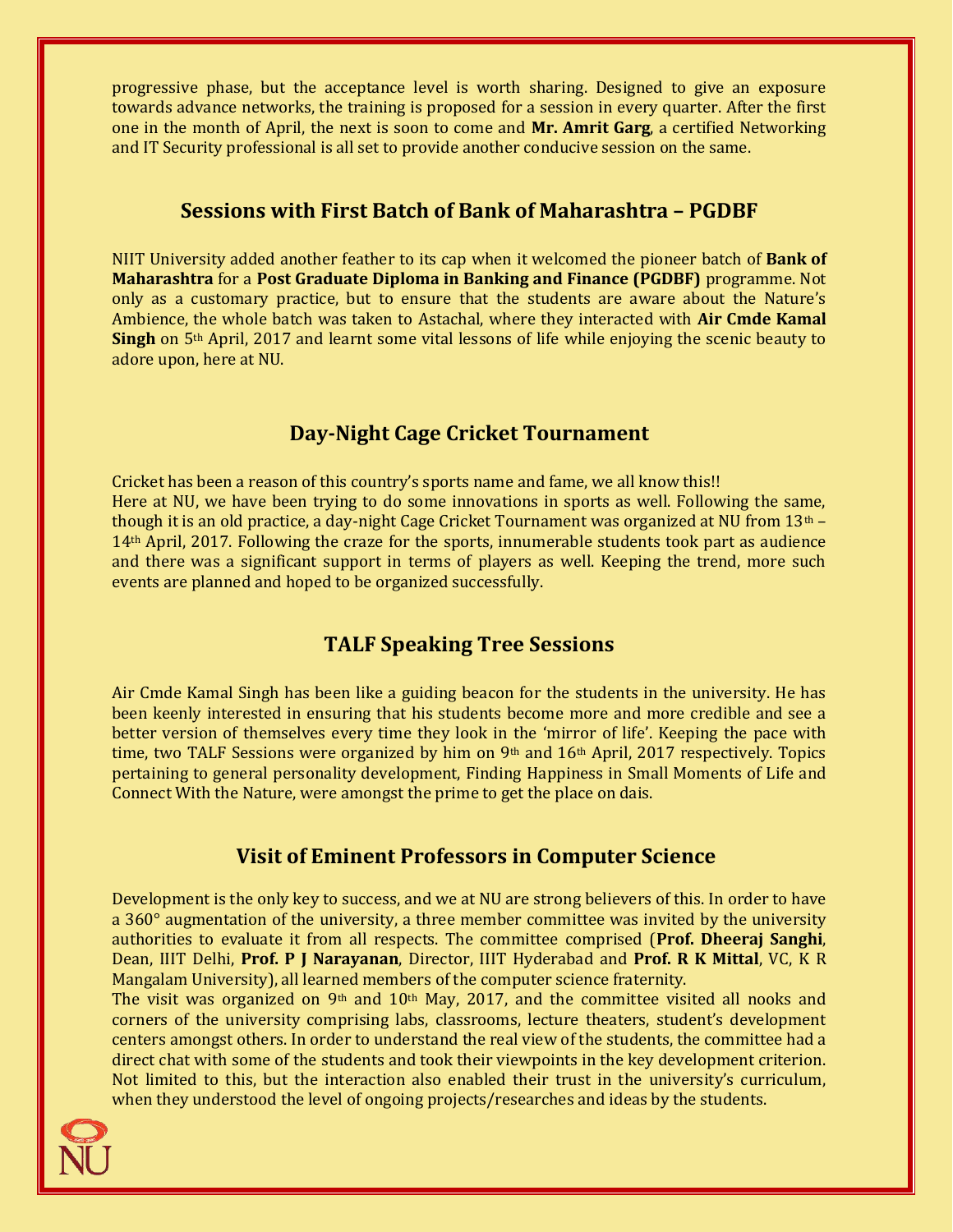# **Google Summer of Code (2017) Finalists**

Google Summer of Code, a global program focused on introducing students to open source software development, announced its list of finalists on 4th May 2017. Following students were selected for the prestigious program:

Saurav Singh – B Tech (CSE) 2018 Organization Selected Under: Coala Project Title: Documentation Extraction & Parsing

Akshay Agarwal – B Tech (CSE) 2017 Organization Selected Under: Haiku Project Title: Calendar Application

Vignesh S – B Tech (CSE) 2017 Organization Selected Under: Open Bioinformatics Foundation. Project Title: Create Submission and Publication Web Server for "The Journal of Open Data" & Improve the Interoperability and Fairness Using the Novel Combination of Web Technologies.



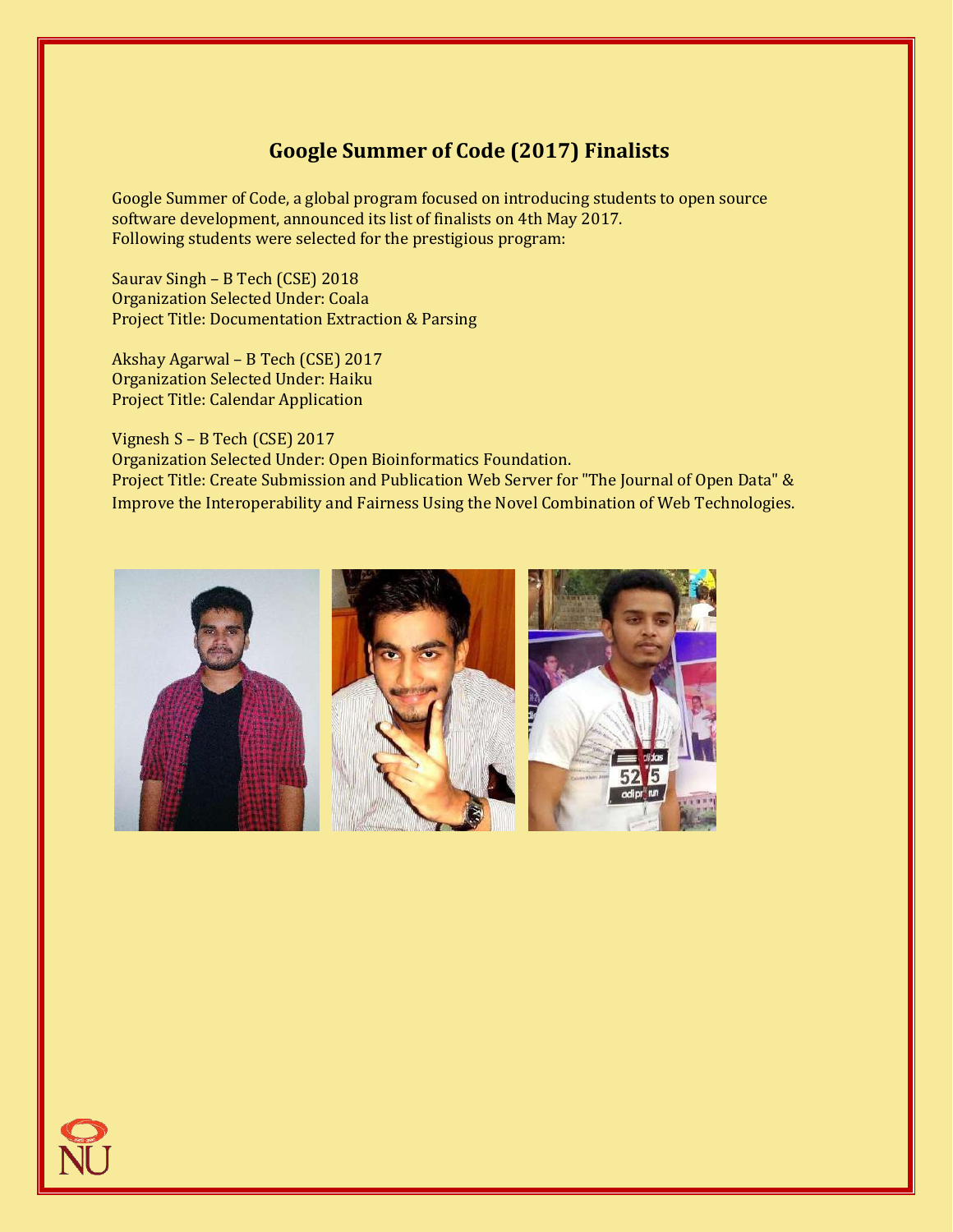## **Eminent Personality- Mr. Ramesh Loganathan**



Mr. Ramesh Loganathan, Managing Director and VP (Products), Progress Software (India) visited NIIT University (NU) on 18th April 2017.

During the visit, he interacted with NU President – Prof. V S Rao & Leadership Team. He also delivered a talk to NU students on the topic "**My Journey with Innovation and Entrepreneurship"** and enlightened the students by sharing some of the valuable experiences from his long journey as an industry leader and a successful entrepreneur.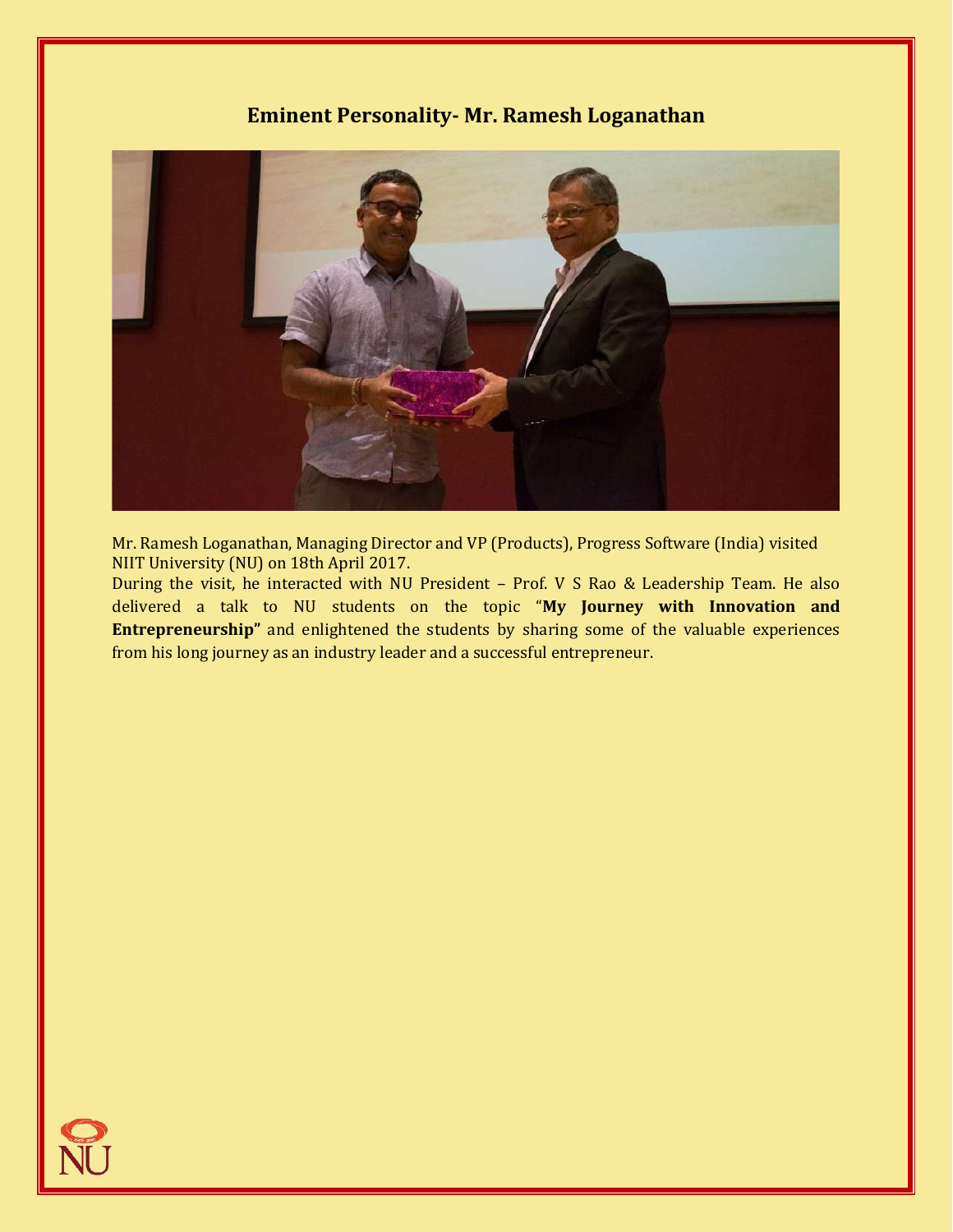#### **Grand Finale- NanoEL PL**



The Grand Finale of the first Nano-Electronics Premiere League took place on 29<sup>th</sup> April @ NU Campus. Team 20 (Nanotubes for Efficient Energy Transmission) and Team 14 (Nanobots to Augment the Human Brain) were pitted against each other. Team 14 emerged as the winner.

The first Premiere League, or rather, Learning League, saw 220 first year B.Tech students from CSE, ECE and BT streams doing Physics, Chemistry and Electronics courses, explore Nanoelectronics, a subject normally taught at Masters and doctoral levels.

This pedagogical innovation came out of NU's Educational Technology Innovation Centre (ETIC).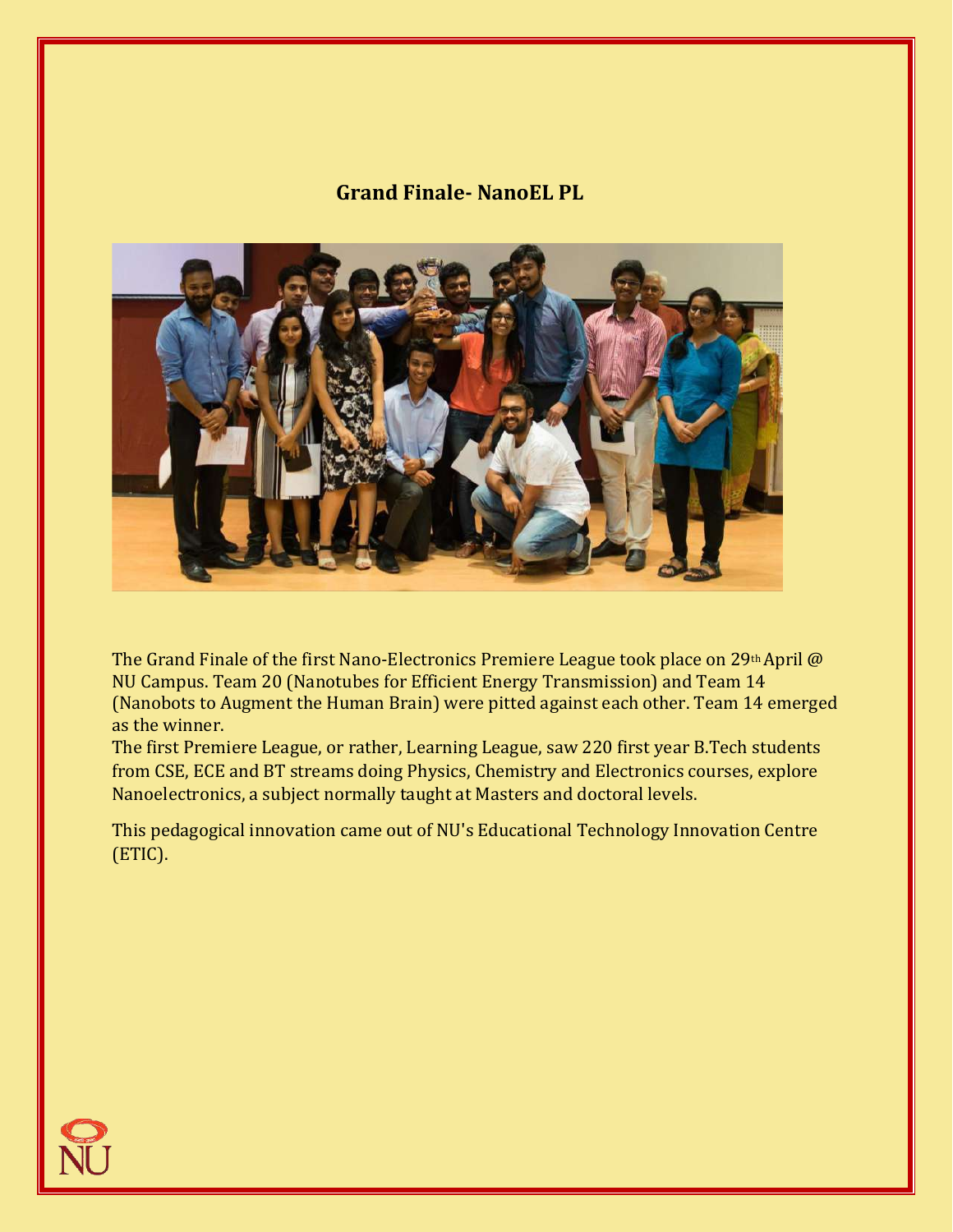#### **AIESEC in NU**



AIESEC NU hosted the first Incoming global volunteer program, wherein six exchange participants from Germany, Brazil, Chile, Malaysia and Sri Lanka came to NU, for six weeks and worked as English teacher in the surrounding village schools.

This initiative also provides NU students with a chance to go for cross cultural international exchange internships and work on United Nations Sustainable Development Goals. 12 students are going on internships to Thailand and Egypt in 2017 after 11 students had gone in 2016. "AIESEC is a non-governmental organization in consultative status with the United Nations Economic and Social Council (ECOSOC). The whole initiative was led by Sourya Rudra – B Tech (BT) 2018.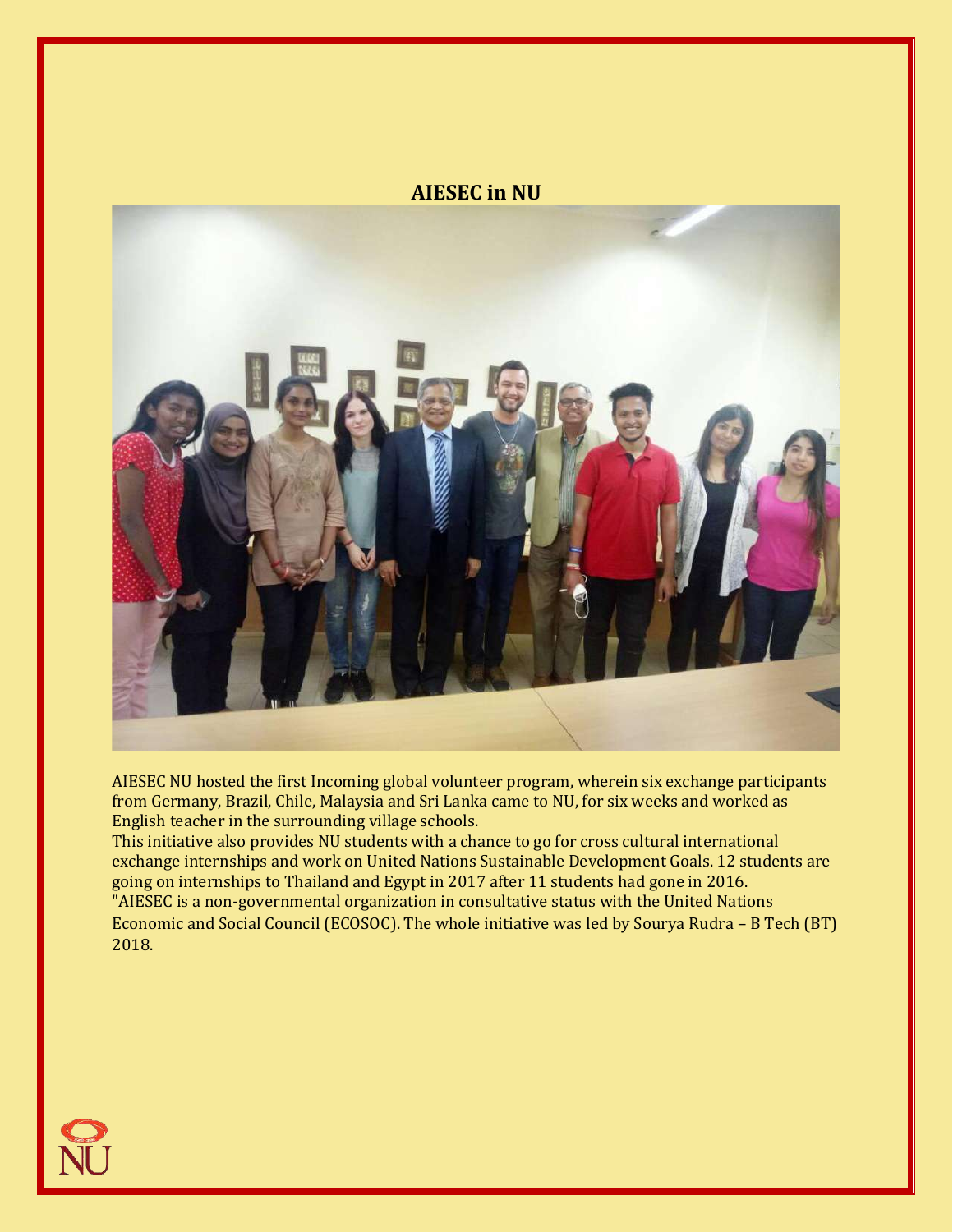

#### **Indian Wild Ass**

The Indian wild ass (Equus hemionus khur) also called the khur, is a subspecies of the onager native to Southern Asia. The coat is usually sandy, but varies from reddish grey, fawn, to pale chestnut. The animal possesses an erect, dark mane which runs from the back of the headand along the neck. The mane is then followed by a dark brown stripe running along the back, tothe root of the tail.

Today, its last refuge lies in the Indian Wild Ass Sanctuary, Little Rann of Kutch and its surrounding areas of the Great Rann of Kutch in the Gujarat province of India. The animal, however, is also seen in the districts of Surendranagar, Banaskantha,Mehsana, and other Kutch districts. Saline deserts (rann), arid grasslands and shrublands are its preferred environments. Wild asses graze between dawn and dusk. The animal feeds on grass, leaves and fruits of plant, crop, Prosopis pods, and saline vegetation. It is one of the fastest of Indian animals, with speeds clocked at about 70 – 80 km. per hour and can easily outrun a jeep.

Today, it survives only in the Little Rann, and a few stray towards the Great Rann of Kutch with some reaching bordering villages in the Jalore district of the Indian State of Rajasthan. First census of the wild ass was done in 1940, when there were an estimated 3,500 wild asses. But, by the year 1960, this figure fell to just 362, it was then classified as a highly endangered species. In 1998, the wild ass population was estimated at 2,940, by the year 2004 it has increased to an estimated 3,863. A recent census conducted by forest department in 2009 has revealed that the population of wild ass in the state was now estimated to about 4,038, an increase of 4.53% as compared to 2004.

Status in the Wild: Endangered Source: wikipedia.org



**Divya Sara Kurian B. Tech (2013-17)**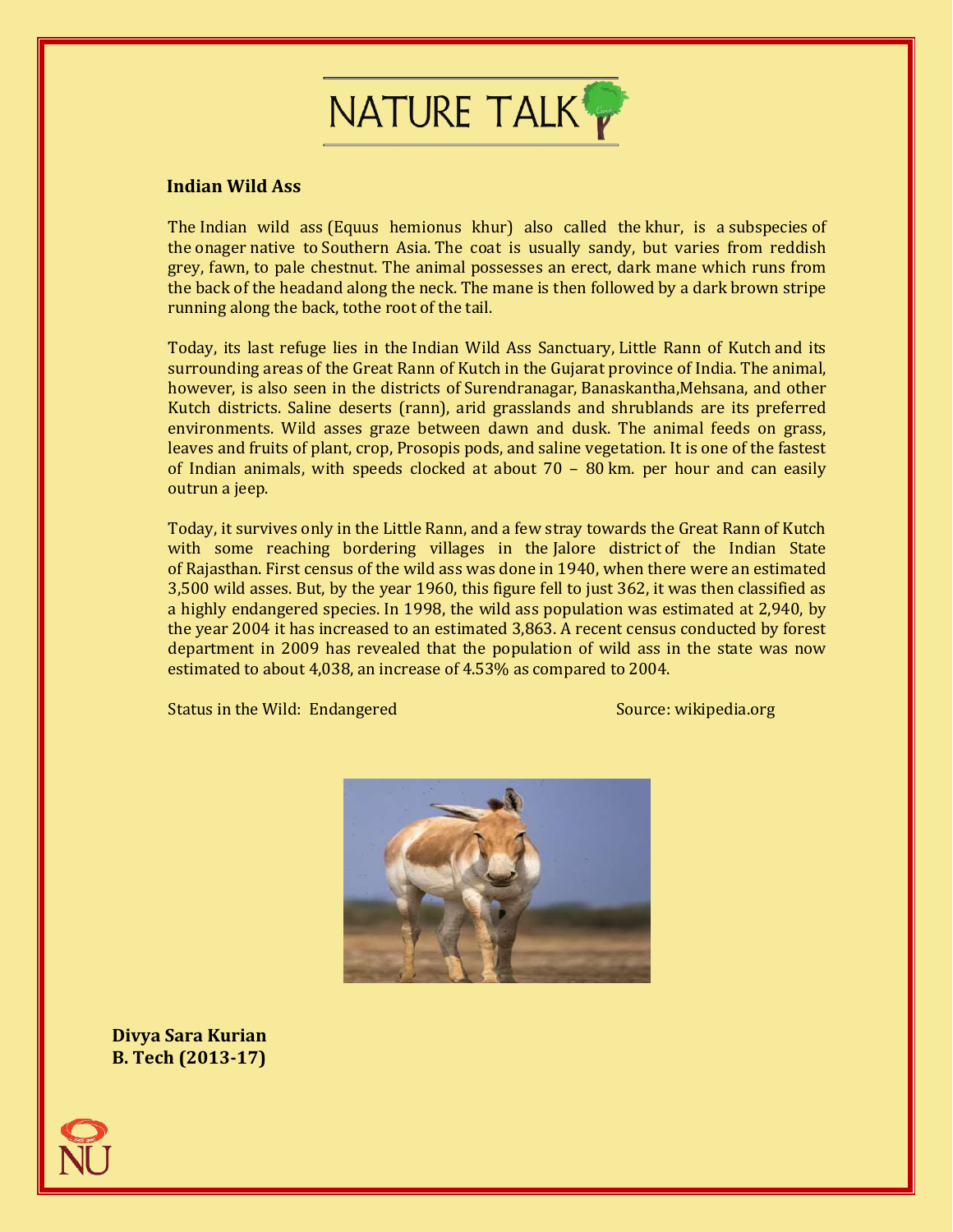# STUDENT EDITORIAL

#### **Let us Draw and Paint It All Real**

Let us Draw and Paint it all real.

But, what do we need?

Passion for the beginning to hold steady our guts. Thoughts, the material ones to frame out all we know. A Canvas, a plane that extends beyond all worldly boundaries. A Brush, an able one to stroke out expressions thick and thin. and some Ink to label it INFINITY.

**Lakshay Dhupar B.Tech (2015-19)**

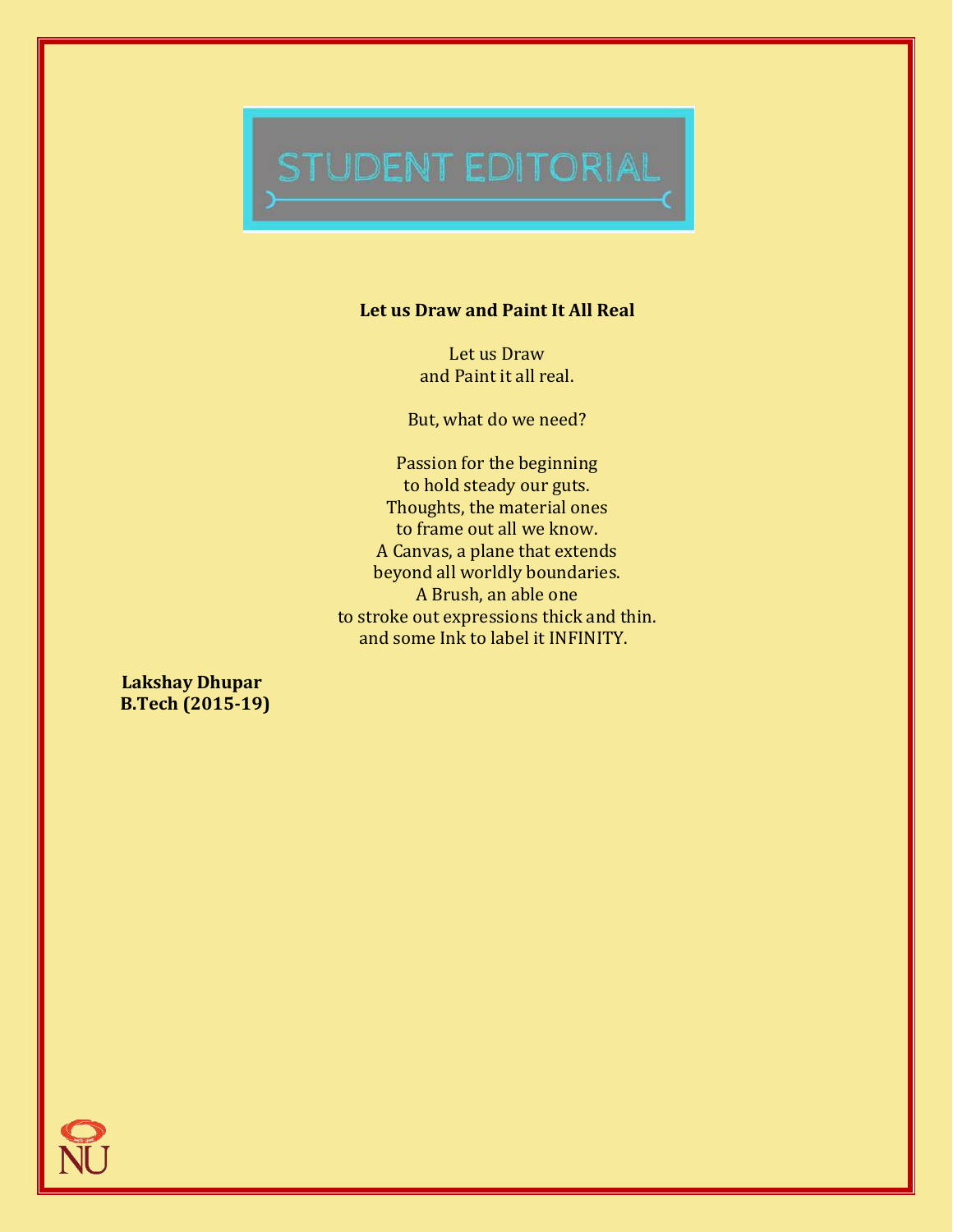# EXPRESSIONS

**PAINTING**

7/10 5/11 21 21 21 22 All of the Party of the

**ASIMER STATISTICS** 

**Chahat Suri B.Tech(2014-18)**

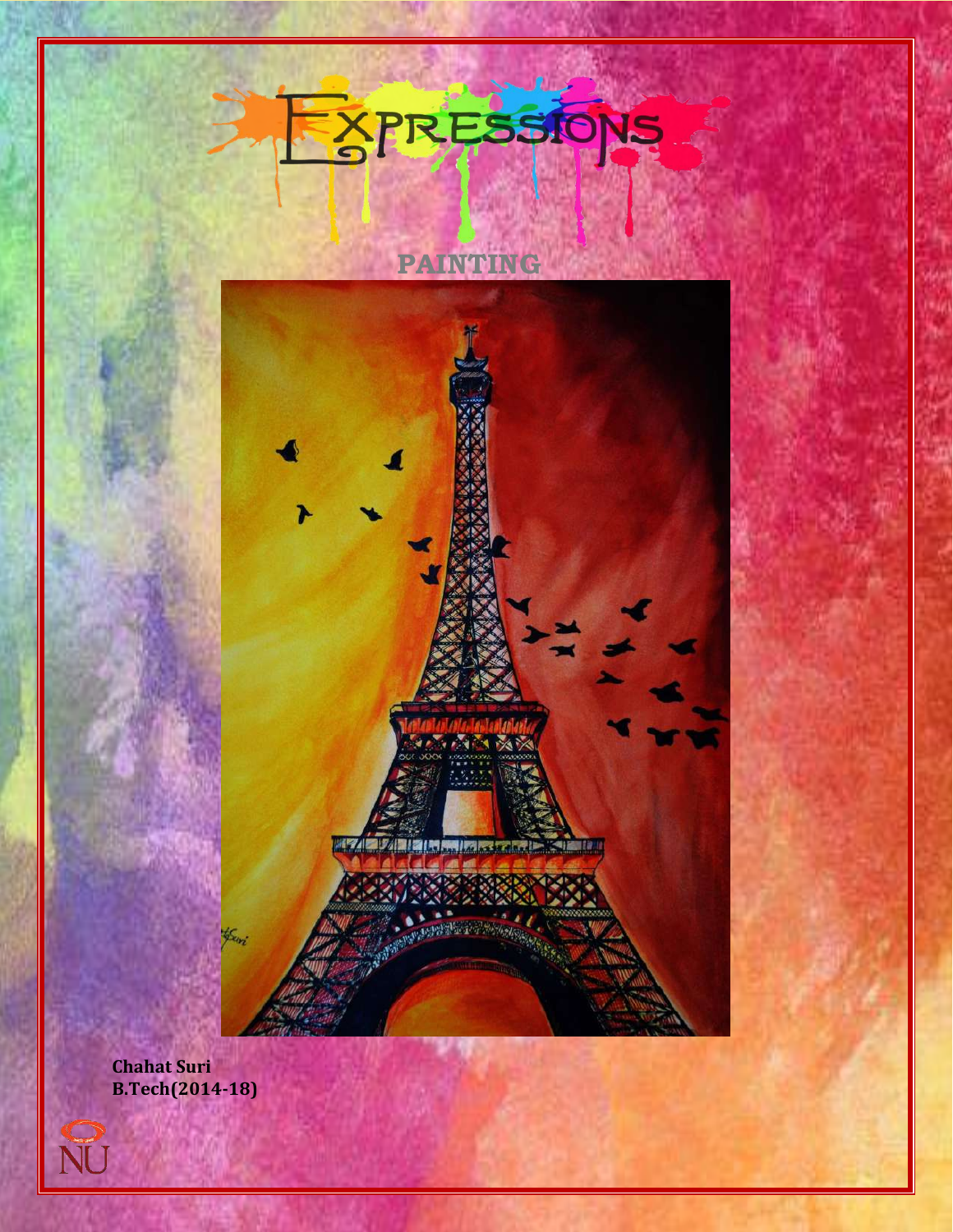

#### **AT- Lead provides seed capital**

AT-Lead Pvt. Ltd., a start-up founded by NU Alumni Atif Khan, provided a seed capital to another start-up Trackyo, founded by Yash Agarwal (NU Alumni from B Tech 2016). Mr. Atif was also appointed as an Advisory Member of Trackyo.



#### **NU Student receives Forthcoming Learner Certificate**

Monika Suryan from B.Tech (CSE) 2013-17 batch received "Forthcoming Learner Certificate" from her Industry Practice Organization, Pure Design Solution, Gurgaon.



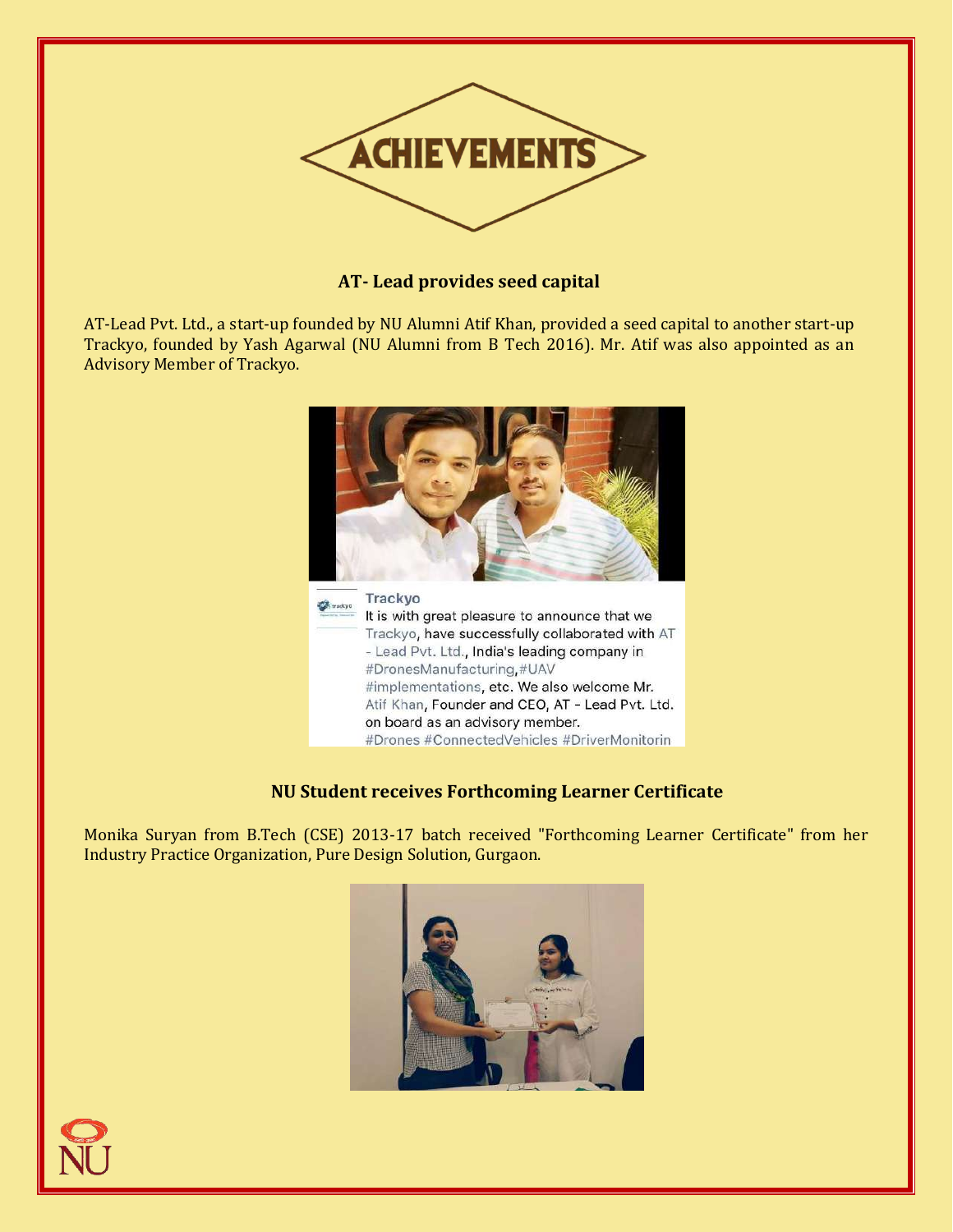#### **Selection to IIT Gandhinagar's Summer Course**

Uddalak Bhaduri from B.Tech (2015-19) CSE got selected for a summer course on Graph Theory and Graph Algorithms at Indian Institute of Technology, Gandhinagar known as the "ACM-INDIA SUMMER SCHOOL ON GRAPH THEORY AND GRAPH ALGORITHMS". It is organized and funded by ACM (Association for Computing Machinery).



## **NU Students @ National Conference in Galgotias University**



Nirali Sampat, Jharana Shrivastava and Aman Jain from B Tech (CSE) 2018 batch participated in a national conference to present about their R&D project. The National conference **"Emerging Trend in Indian Economy and Finance (ETFE)"** was organized by Galgotias University, Greater Noida on 27th April 2017. Papers with following topics were presented by them: